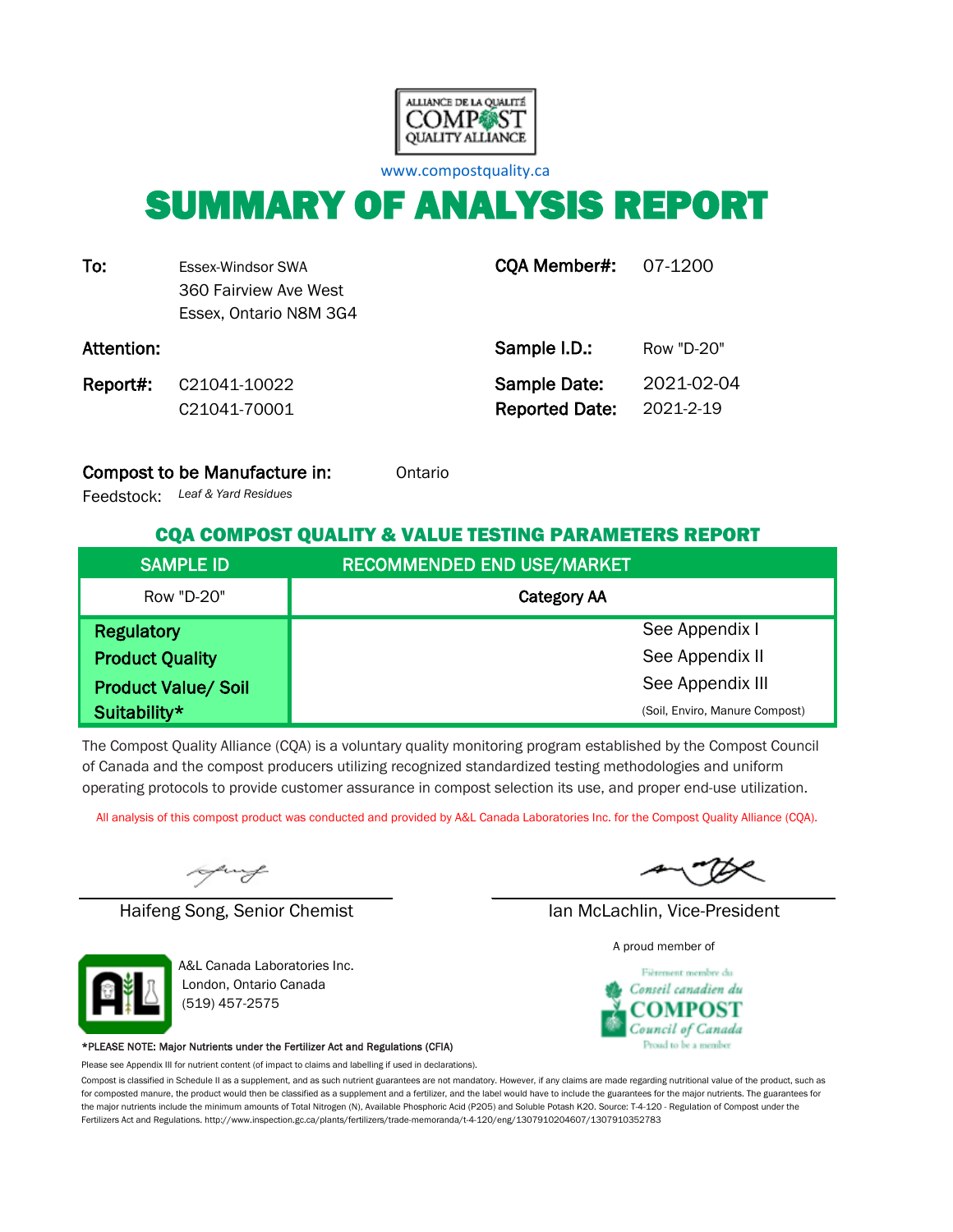

#### Ontario Compost Guidelines 2012 & CFIA Fertilizer Act & Regulations Appendix I



#### A. Maximum Concentrations for Trace Metals in Compost - Ontario<sup>+</sup>

|                       |                     | <b>Category AA</b>                          | <b>Category A</b>  | <b>Category B</b> |  |  |  |
|-----------------------|---------------------|---------------------------------------------|--------------------|-------------------|--|--|--|
| <b>Trace Elements</b> | <b>Test Results</b> | <b>Maximum Concentration within Product</b> |                    |                   |  |  |  |
|                       | (ug/g)              |                                             | (mg/kg dry weight) |                   |  |  |  |
| Arsenic (As)          | 4.24                | 13                                          | 13                 | 75                |  |  |  |
| Cadmium (Cd)          | <b>BDL</b>          | 3                                           | 3                  | 20                |  |  |  |
| Chromium (Cr)         | 17.85               | 210                                         | 210                | 1060              |  |  |  |
| Cobalt (Co)           | 2.38                | 34                                          | 34                 | 150               |  |  |  |
| Copper (Cu)           | 41.41               | 100                                         | 400                | 760               |  |  |  |
| Lead (Pb)             | 20.44               | 150                                         | 150                | 500               |  |  |  |
| Mercury (Hg)          | <b>BDL</b>          | 0.8                                         | 0.8                | 5                 |  |  |  |
| Molybdenum (Mo)       | 1.90                | 5                                           | 20                 |                   |  |  |  |
| Nickel (Ni)           | 7.99                | 62                                          | 62                 | 180               |  |  |  |
| Selenium (Se)         | <b>BDL</b>          | $\overline{2}$                              | $\overline{2}$     | 14                |  |  |  |
| Zinc(Zn)              | 120.90              | 500                                         | 700                | 1850              |  |  |  |

#### **B. Foreign Matter in Compost - Ontario**

|                                  | <b>Category A</b><br><b>Test Results</b><br><b>Category AA</b> |                                 |  | <b>Category B</b>        |  |
|----------------------------------|----------------------------------------------------------------|---------------------------------|--|--------------------------|--|
| <b>Foreign Matter</b>            |                                                                | Contains < 1% FM greater than   |  | Contains < 2% FM greater |  |
| Percent (%) FM > 3mm/500mL       | BDL.                                                           | 3mm and 0.5% plastics. Shall    |  | than 3mm and 0.5%        |  |
| Percent (%) Plastics > 3mm/500mL | <b>BDL</b>                                                     | not contain any FM greater than |  | plastic. No FM >         |  |
| Pieces 25mm/500mL                | Ο                                                              | 25mm/500mL                      |  | 25mm/500mL               |  |
| <b>Sharp Foreign Matter</b>      |                                                                |                                 |  | No more than 3 pieces of |  |
| Pieces > 3mm/500mL               | 0                                                              | No sharp matter that can cause  |  | sharp matter no greater  |  |
| Pieces > 12.5mm/500mL<br>O       |                                                                | human or animal injury          |  | than 12.5mm/500mL        |  |

#### *C. Maturity/Stability - Ontarioᵻ*

| <b>Method</b>                          | <b>Test Results</b> | <b>Required Limits</b>                                  |  |  |  |
|----------------------------------------|---------------------|---------------------------------------------------------|--|--|--|
| CO <sub>2</sub> Respiration Rate       | 2.50                | $\leq$ 4 mg of carbon in the form of carbon dioxide per |  |  |  |
| CO <sub>2</sub> Respiration Rate       |                     | gram of organic matter per day                          |  |  |  |
| O <sub>2</sub> Uptake Respiration Rate |                     | $\leq$ 400 mg oxygen/kg of volatile solids (or organic  |  |  |  |
| O <sub>2</sub> Uptake Respiration Rate |                     | matter)/hour                                            |  |  |  |

#### *D. Pathogens - Ontarioᵻ*

| Pathogen                 | <b>Test Results</b> | <b>Required Limits</b>                                    |  |  |  |
|--------------------------|---------------------|-----------------------------------------------------------|--|--|--|
| E. coli (MPN/g dry)      | 357                 | <1000 MPN/g total solids calculated on a dry weight basis |  |  |  |
| Salmonella (P-A/25g(ml)) | <b>NEGATIVE</b>     | <3 MPN/4g total solids calculated on a dry weight basis   |  |  |  |

ᵻThe following references are from the Ontario Compost Quality Standards Guidelines July 2012

\*BDL = Below Detectable Limits

#### *E. CFIA - Ontario*

| Parameter                | <b>Test Results</b> |
|--------------------------|---------------------|
| Total Organic Matter (%) | 59.03%              |
| Moisture (%)             | 32.72%              |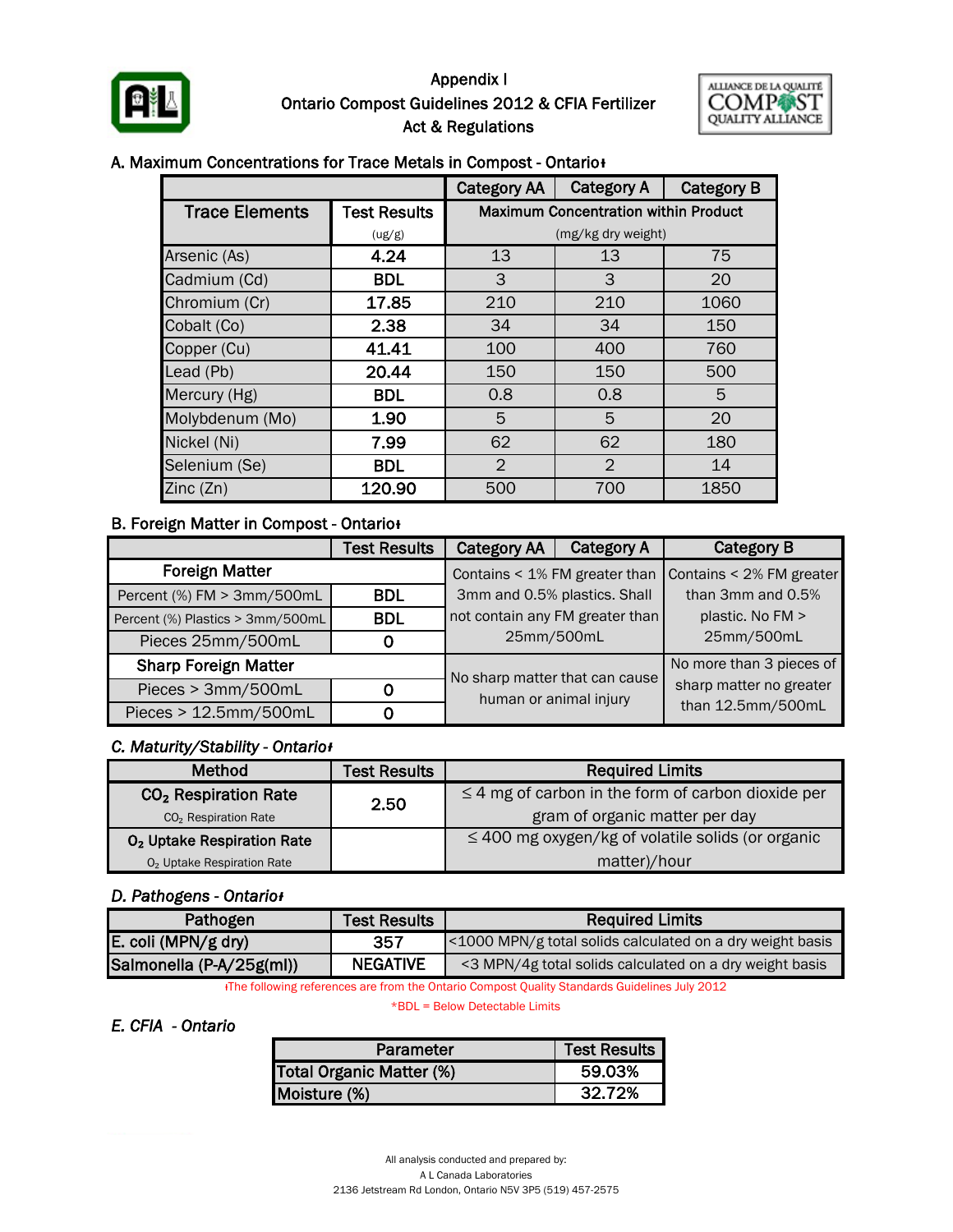

#### Appendix II



#### Finished Compost Quality

| Parameter                           | <b>Test Results</b> |
|-------------------------------------|---------------------|
| pH                                  | 8.0                 |
| <b>Carbon to Nitrogen Ratio</b>     | 25:1                |
| Particle Size/Texture (inch)+       | $1/4$ Inch          |
| Soluble Salts (ms/cm)               | 1.3                 |
| <b>Sodium Base Saturation (%Na)</b> | 3.13%               |
| <b>Major Nutrients</b>              |                     |
| Available Potassium (%K)            | 13.57%              |
| Available Magnesium (%Mg)           | 26.72%              |
| Available Calcium (%Ca)             | 56.58%              |

+ Majority of sample passes through this sieve size

#### Reference Compost Quality Parameters for CQA

| <b>Use</b>                             | pH          |       | <b>Moisture</b> | <b>Particle Size</b> | <b>Soluble Salts</b> | %Na     |
|----------------------------------------|-------------|-------|-----------------|----------------------|----------------------|---------|
| Remediation                            | $5.8 - 8.5$ | 10-40 | NA.             | $<$ 2 in             | $20$                 | < 3%    |
| Soil Amendment                         | $5.8 - 8.5$ | 10-30 | NA.             | $<1/2$ in            | -6                   | < 2%    |
| Landscaping                            | $5.8 - 8.5$ | 12-22 | < 50%           | $<1/2$ in            | <5                   | < 2%    |
| <b>Planting Media</b>                  | $5.5 - 7.8$ | 12-22 | < 50%           | $<1/2$ in            | <4                   | < 2%    |
| Turf Establishment &<br>Topdressing    | $5.5 - 7.8$ | 12-22 | < 50%           | $<$ 3/8 in           | $3$                  | $< 1\%$ |
| <b>Greenhouse Seeding</b>              | $6 - 7$     | 12-22 | < 25%           | $< 1/4$ in           | $2$                  | < 0.5%  |
| Greenhouse<br>Establishement           | $6 - 7$     | 12-22 | < 30%           | $<1/2$ in            | $2 - 3.5$            | < 0.5%  |
| <b>Field Nursery</b>                   | $5.8 - 8$   | 10-30 | < 50%           | $<1/2$ in            | < 3.5                | $< 1\%$ |
| <b>Agricultural Soil</b><br>Amendments | $6 - 8$     | 10-30 | < 50%           | $<1/2$ in            | $20$                 | none    |
| <b>Potting Soil</b>                    | $5.5 - 7.2$ | 12-22 | < 50%           | $< 1/4$ in           | $2$                  | $< 1\%$ |

Unrestricted Use: Category AA and Category A - Compost that can be used in any application, such as agricultural lands, residential gardens, horticultural operations, the nursery industry, and other businesses. Category A criteria for trace elements are achievable using best source separated MSW feedstock, municipal biosolids, pulp and paper mill biosolids, or manure.

Restricted Use: Category B - Compost that has a restricted use because of the presence of sharp foreign matter or higher trace element content. Category B compost may require additional control when deemed necessary by a province or territory.

Note: For a compost to meet the unrestricted use category, it must meet the unrestricted (Category A) requirements for all trace elements and sharp foreign matter. If the compost fails one criterion of the guideline for unrestricted use but meets the criteria for restricted (Category B) use, then is is classified as a Category B product. Products that do not meet the criteria for either Category A or B must be used or disposed of appropriately.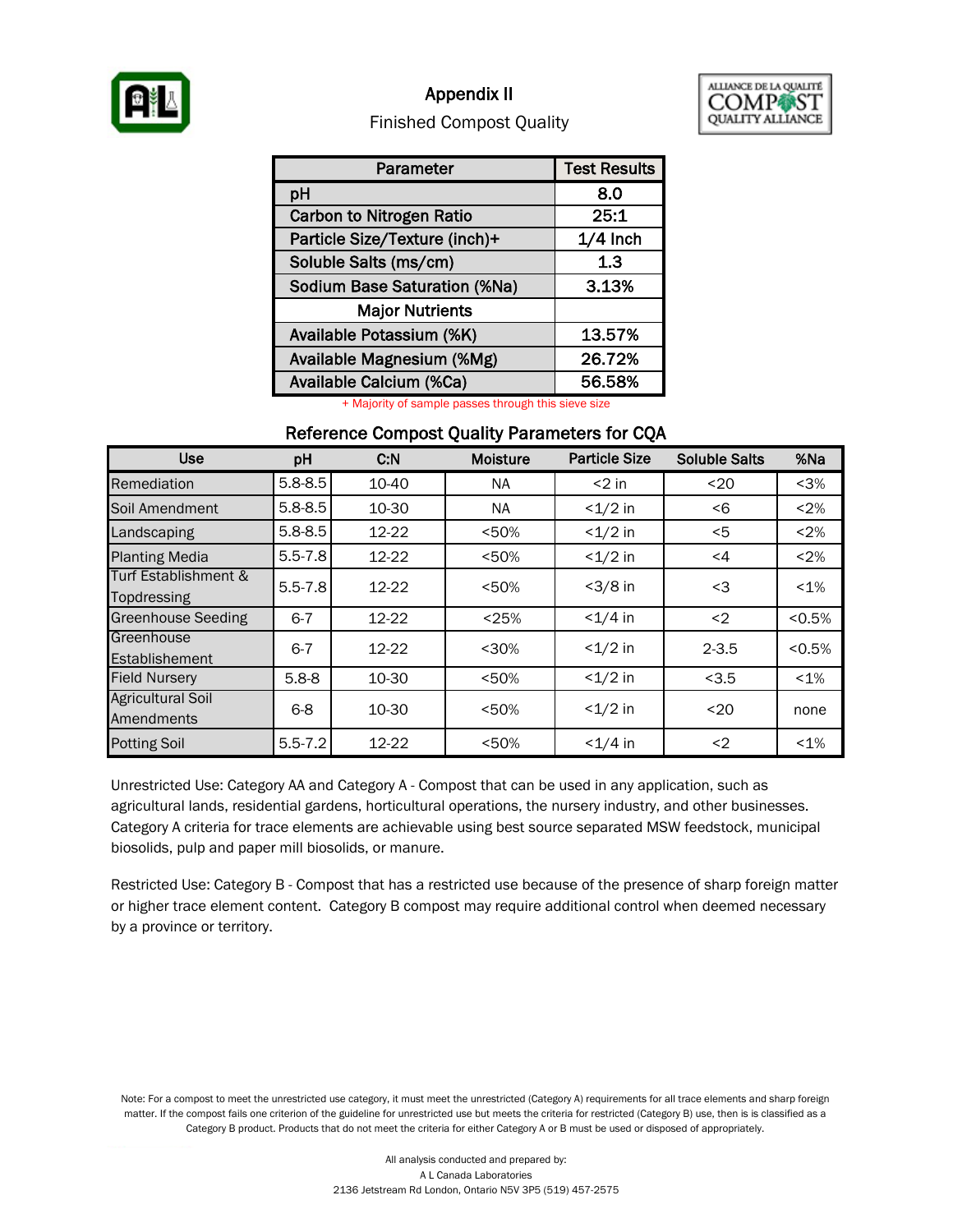

### Compost Agricultural Product Value as is basis Appendix III



| <b>Agricultural End-Use</b>           | Unit    | Quantity in lbs/T |      |  |  |  |  |  |  |
|---------------------------------------|---------|-------------------|------|--|--|--|--|--|--|
| <b>Physical Parameters</b>            |         |                   |      |  |  |  |  |  |  |
| <b>Dry Matter</b>                     | 67.28%  | %                 |      |  |  |  |  |  |  |
| pH                                    | 8.0     |                   |      |  |  |  |  |  |  |
| <b>Bulk Density</b>                   | 425     | kg/m3             |      |  |  |  |  |  |  |
| <b>C:N Ratio</b>                      | 25:1    |                   |      |  |  |  |  |  |  |
| <b>Fertilizer Equivalent Minerals</b> |         |                   |      |  |  |  |  |  |  |
| <b>Nitrogen Total</b>                 | 1.42%   | $\%$              | 28.4 |  |  |  |  |  |  |
| Ammonium Nitrogen                     | 1.68    | ppm               | 0.00 |  |  |  |  |  |  |
| Total Phosphate (P as P205)           | 0.28%   | %                 | 5.6  |  |  |  |  |  |  |
| Total Potash (K as K20)               | 0.40%   | %                 | 8.0  |  |  |  |  |  |  |
| Calcium                               | 2.54%   | %                 | 50.8 |  |  |  |  |  |  |
| Magnesium                             | 0.50%   | %                 | 10.0 |  |  |  |  |  |  |
| Sulfur                                | 1089.60 | ppm               | 2.2  |  |  |  |  |  |  |

The Compost Quality Assurance program goes beyond the provincial requirements to establish full value and appropriate end-use. The Compost Report and Compost End-use table in Appendix II, has 10 different compost application uses from soil remediation, through to potting soil blends. Of note are available soluble salt limits and the percent available sodium for sensitive plants. Appendix III, lists the primary agricultural use parameters and quantitative nutrient content that reflects this compost samples agricultural end-use, and application value. This value includes macro and micro nutrients, soil building properties such as the addition of organic matter, increasing moisture holding capacity, and the soils slow release nutrients. These parameters improve beneficial soil health components soil structure and stability.

The results of our testing on this sample indicates that this product is a fine textured, compost  $(86\% + 1/4)$ in.), with rich mineral properties, which would meet criteria for agricultural soil amendment, blending and topdressing end-uses purposes. The C:N ratio 25:1 from Appendix II, on the soil suitability report indicates a low C:N ratio and indicating good nitrogen availability. The low C:N ratio in conjunction with the higher total nitrogen content listed in Appendix III indicates early high available nitrogen levels, and should be considered for crop planning.

The proportion of available sodium (3.13% Na), which if used in too heavy a proportion could cause some problems with sensitive species. The sodium levels of this compost sample though high, is suitable for agricultural broadcast field applications and are made to improve the organic matter level and major nutrients phosphorus, potassium and magnesium levels. The compost is also rich in available calcium, sulfur, and zinc, which make it ideal for soil enriching, and amendment. We recommend blending this material at a minimum of 2-3 parts soil blended to each part of this compost to dilute the sodium concentration.

Major Nutrients - Compost is classified in Schedule II (CFIA Fertilizer Act & Regulations) as a supplement, and as such, nutrient guarantees are not mandatory. However, if any claims are made regarding nutritional value of the product, such as for composted manure, the product would then be classified as a supplement and a fertilizer, and label would have to include the guarantees for the major nutrients. The guarantees for the major nutrients include the minimum amounts of Total Nitrogen (N), Available Phosphoric Acid (P2O5) and Soluble Potash (K2O).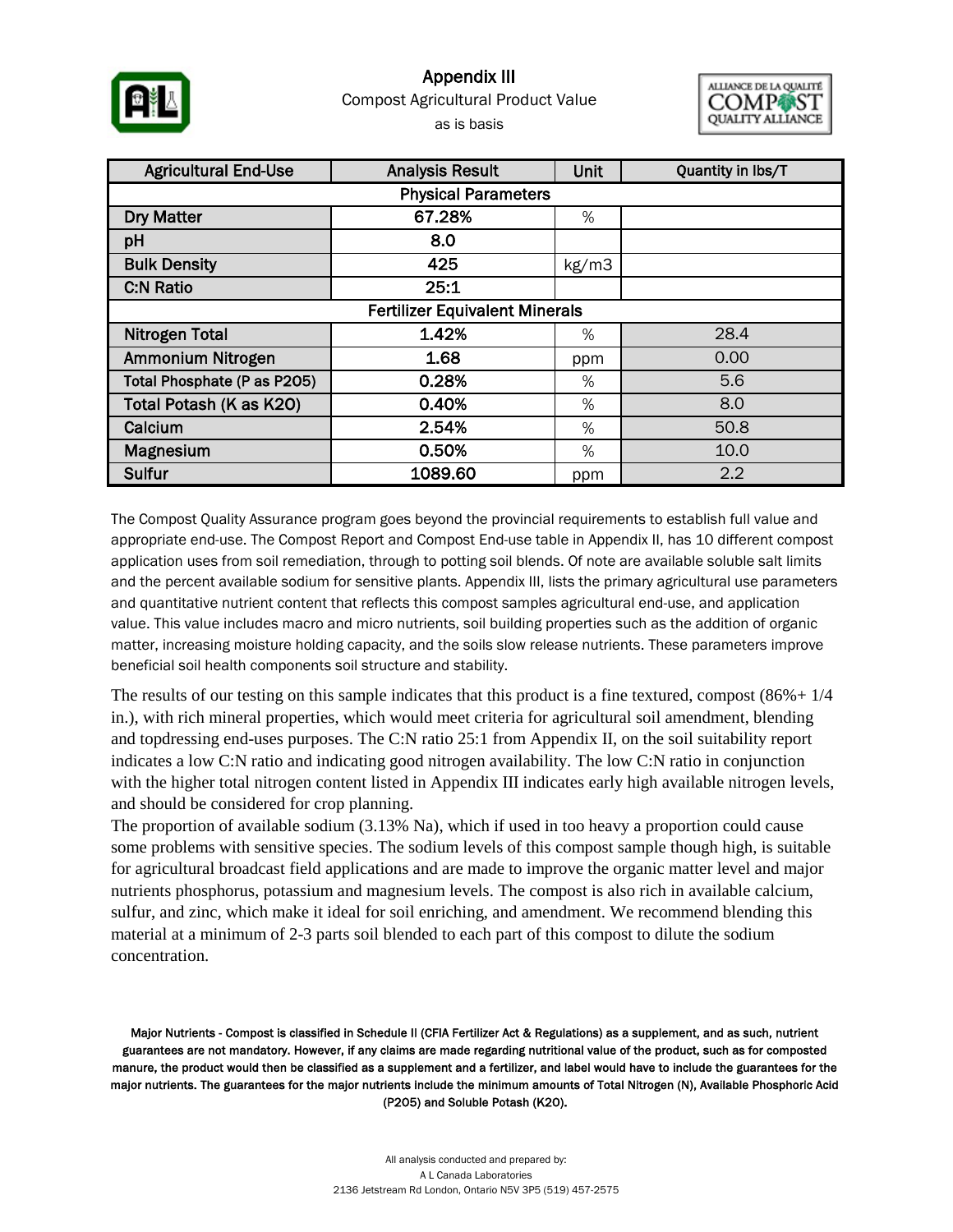# **Report Number:** C21041-10022 **A & L Canada Laboratories Inc.**<br>Account Number: 98043 **A & L** 2136 Jetstream Road, London, Ontario, N5V 3P5

2136 Jetstream Road, London, Ontario, N5V 3P5 Telephone: (519) 457-2575 Fax: (519) 457-2664

**For:** ROW "D-20"





**To:** ESSEX-WINDSOR SWA 360 FAIRVIEW AVE WEST SUITE 211 ESSEX, ON N8M 3G4

519-776-6370

**Reported Date: Prorted Date:** Printed Date: **Printed Date: Printed Date: Printed Date: Printed Date: Printed Date: Printed Date: Printed Date: Printed Date: Printed Date: Printed Date: Printed Date: Printed Date: Pri** 

Page:  $1 / 1$ 

| Sample<br>Number  | Lab<br>Number  | pH                  | Lime<br>Index  |                  | Available<br>Organic Matter % | Phosphorus<br>P ppm | Potassium<br>K ppm     |                          | Magnesium<br>Mg ppm         | Calcium<br>Ca ppm |
|-------------------|----------------|---------------------|----------------|------------------|-------------------------------|---------------------|------------------------|--------------------------|-----------------------------|-------------------|
| <b>ROW #D-20#</b> | 59049          | 8.0                 | 6.9            |                  | 53.9                          | 199                 | 1222                   |                          | 750                         | 2612              |
| Sulfur<br>S ppm   | Zinc<br>Zn ppm | Manganese<br>Mn ppm | Iron<br>Fe ppm | Copper<br>Cu ppm | Boron<br>B ppm                | Sodium<br>Na ppm    | Nitrate-N<br>NO3-N ppm | Soluble<br>Salt<br>ms/cm | Nitrogen<br>(Total)<br>(% ) | Chloride<br>ppm   |
| 37                | 13.8           | 17                  | 120            | 1.3              | 2.1                           | 166                 | 3                      | 1.3                      | 1.42                        | 1358              |

#### **INTERPRETATION**

| <b>CEC</b>     |       | <b>Percent Base Saturation</b> |          |         |      | Proportional Equivalents (meq) |      |       |      | <b>Cation Ratio</b> |       | C/N Ratio |
|----------------|-------|--------------------------------|----------|---------|------|--------------------------------|------|-------|------|---------------------|-------|-----------|
| meq/100g       | % BS  | % K                            | % Mg     | % Ca    | % Na | Κ                              | Mg   | Ca    | Na   | Mg/K                | Ca/Mg |           |
| 23.1           | 100.0 | 13.57                          | 26.72    | 56.58   | 3.13 | 3.13                           | 6.17 | 13.06 | 0.72 | 2:1                 | 2:1   | 25:1      |
|                |       |                                |          |         |      |                                |      |       |      |                     |       |           |
| Optimum Range: |       | $3 - 5$                        | $8 - 20$ | 60 - 80 |      | $0.5 - 1.3$                    |      |       |      | 7:                  | 5:1   |           |

**CQA**

\* Results reported on a dry weight basis.

**The results of this report relate to the sample submitted and analyzed.** 

\* Crop yield is influenced by a number of factors in addition to soil fertility. **Results Authorized By: Ian McLachlin, Vice President**

**No guarantee or warranty concerning crop performance is made by A & L.**

**A&L Canada Laboratories Inc. is accredited by the Standards Council of Canada for specific tests as listed on www.scc.ca and by the Canadian Association for Laboratory Accreditation as listed on www.cala.ca Additional information available upon request**

This Certificate of Annusian benefor the Substituted in the Substitute of the Certificate of Indivist, does not carry with the right to report content of the main there is to expect any with the right of the main the right dvanced against A&L Canada as a result of the unauthorized reproduction, use or distribution of this Critificate of Analysis. The computation of the A&L Data-Web, some data may have been altered by the end user.

A&L Canada is a laboratory accredited by Standards Council of Canada / CAEAL and OMAF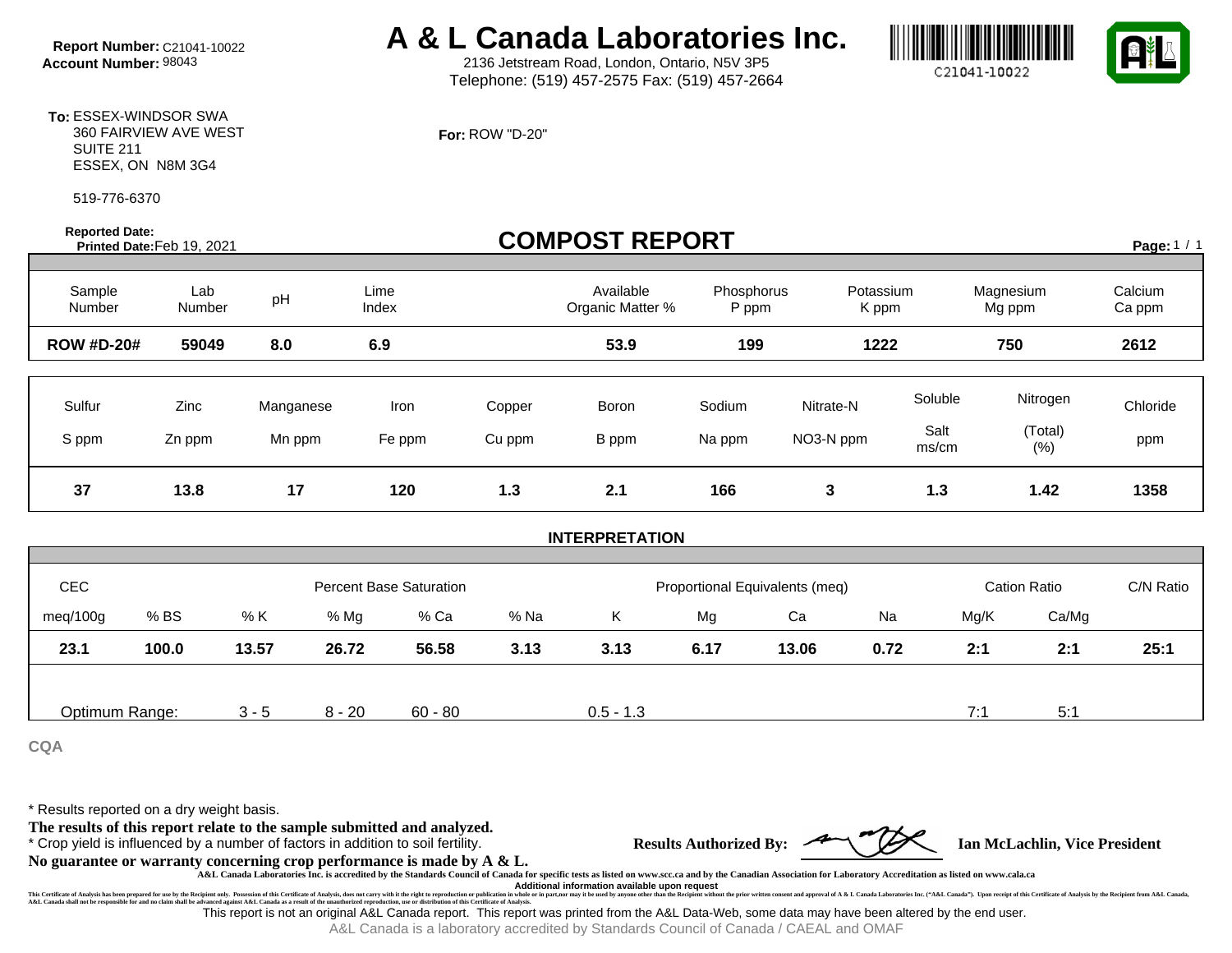**A & L Canada Laboratories Inc.**

**REPORT NUMBER:** C21041-10022 2136 Jetstream Rd, London, Ontario, N5V 3P5 **ACCOUNT NUMBER:** 98043 Telephone: (519) 457-2575 Fax: (519) 457-2664



PAGE: 1 / 1

## **REPORT OF ANALYSIS**

**TO:** ESSEX-WINDSOR SWA **DATE RECEIVED:** 2021-02-10 360 FAIRVIEW AVE WEST **DATE REPORTED:** 2021-02-19 SUITE 211 **RE:** Row "D-20" **PAGE:** 1 / ESSEX, ON N8M 3G4 CQA2100057

| <b>LAB NO.</b> | .                         | YSIS<br><b>ANA</b> | <b>RESULT</b> | <b>UNIT</b> | THOD<br>МE                                |
|----------------|---------------------------|--------------------|---------------|-------------|-------------------------------------------|
| 59049          | מח<br>D-20#<br>$\bm{\pi}$ | Nitrogen<br>otal)  |               |             | $\sim$<br>$\mathcal{L}$<br>. IVII<br>JZ-' |



**Results Authorized By:**

**A&L Canada Laboratories Inc. is accredited by the Standards Council of Canada for specific tests as listed on www.scc.ca and by the Canadian Association for Laboratory Accreditation as listed on www.cala.ca**

This Certificate of Analysis has been prepared for use by the Recipient only. Possession of this Certificate of Analysis, does not carry with ithe right to republication available upon request<br>Upon receipt of this Certific This report is not an original A&L Canada report. This report was printed from the A&L Data-Web, some data may have been altered by the end user.

A&L Canada is a laboratory accredited by Standards Council of Canada / CAEAL and OMAF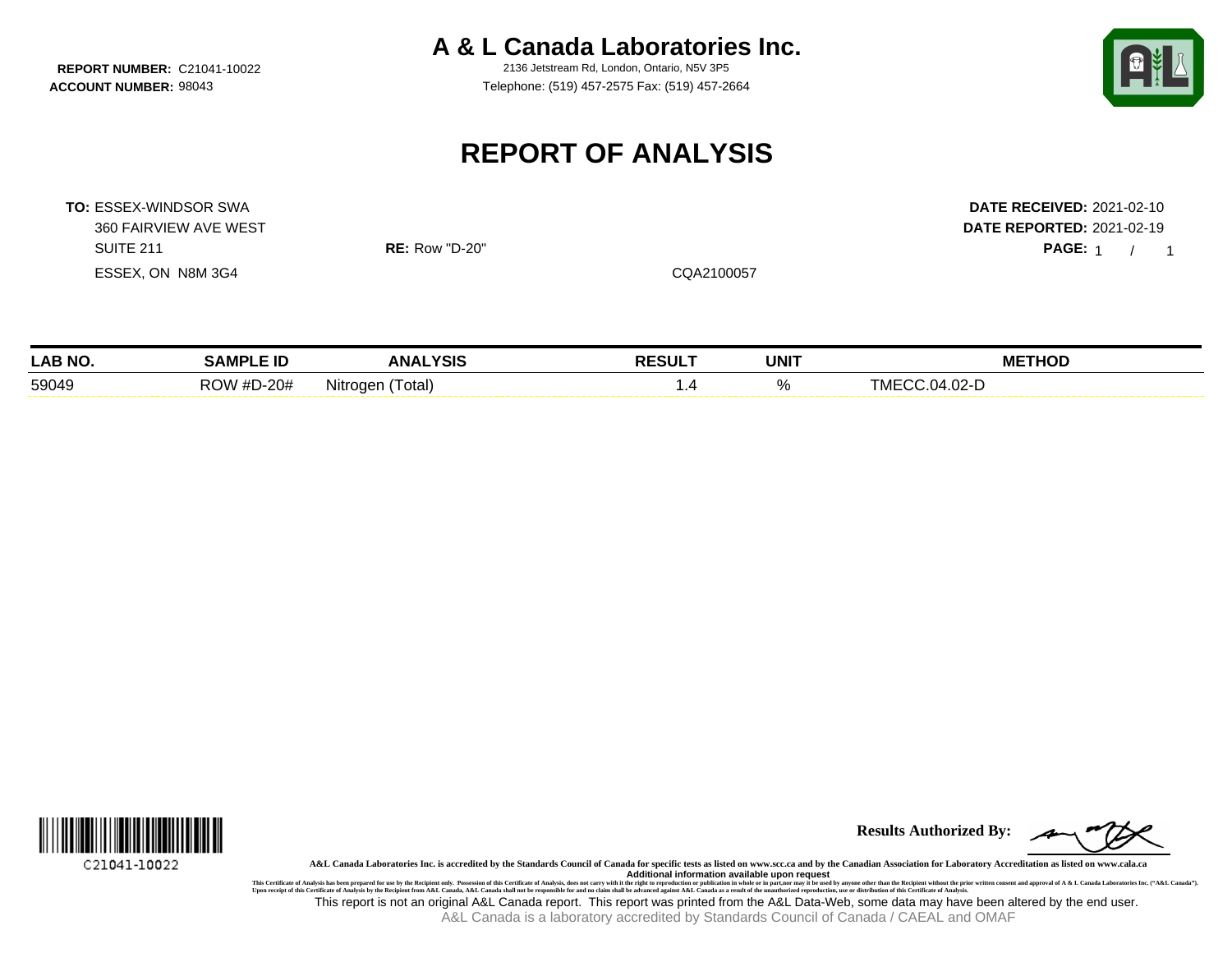REPORT NO.<br>C21041-70001 A & L Canada Laboratories Inc. **ACCOUNT NUMBER** 2136 Jetstream Road, London, ON, N5V 3P5 Tel: (519) 457-2575 Fax: (519) 457-2664

**FOR:**ROW D-20

98043

**TO:**ESSEX-WINDSOR SWA 360 FAIRVIEW AVE WEST SUITE 211 ESSEX, ON N8M 3G4

**Phone:**800-563-3377 **Fax:**519-776-6370

**CERTIFICATE OF ANALYSIS** 

 $1 / 3$ 

**PROJECT NO: SAMPLE MATRIX:** COMPOST **DATE SAMPLED:** 2021-02-04 **PO#: DATE RECEIVED:**2021-02-10 **LAB NUMBER:**417002 **DATE REPORTED:**2021-02-18 **SAMPLE ID:**ROW D-20 **DATE PRINTED:**2021-02-19

| <b>PARAMETER</b> | <b>Result</b> | <b>UNIT</b> | <b>DETECTION</b><br><b>LIMIT</b> | <b>METHOD REFERENCE</b>        |
|------------------|---------------|-------------|----------------------------------|--------------------------------|
| Arsenic          | 4.24          | u g/g       | 1.00                             | EPA 3050B/6010B(mod) *         |
| Cadmium          | <b>BDL</b>    | uq/q        | 1.00                             | EPA 3050B/6010B(mod) *         |
| Cobalt           | 2.38          | ug/g        | 1.00                             | TMECC.04.06;EPA 3050/6010(mod) |
| Chromium         | 17.85         | ug/g        | 1.00                             | TMECC.04.06;EPA 3050/6010(mod* |
| Copper           | 41.41         | ug/g        | 1.00                             | TMECC.04.06;EPA 3050/6010(mod) |
| Mercury          | <b>BDL</b>    | ug/g        | 0.10                             | EPA 7471 *                     |
| Molybdenum       | 1.9           | uq/q        | 1.0                              | TMECC.04.06;EPA 3050/6010(mod* |
| Nickel           | 7.99          | ug/g        | 1.00                             | TMECC.04.06;EPA 3050/6010(mod) |
| Lead             | 20.44         | ug/g        | 1.00                             | EPA 3050B/6010B(mod) *         |
| Selenium         | <b>BDL</b>    | ug/g        | 1.00                             | EPA 3050/6010 (mod) *          |
| Zinc             | 120.90        | ug/g        | 1.00                             | TMECC.04.06;EPA 3050/6010(mod) |
|                  |               |             |                                  |                                |

\* - accredited test

BDL - Below detectable levels

**The results of this report relate to the sample submitted and analyzed.** 



**Results Authorized By:**

**Haifeng Song, Ph.D., C.Chem. Lab Director**

**A&L Canada Laboratories Inc. is accredited by the Standards Council of Canada for specific tests as listed on www.scc.ca and by the Canadian Association for Laboratory Accreditation as listed on www.cala.ca** Additional information available upon request<br>This Certificate of Analysis has been prepared for use by the Recipient only. Possession of this Certificate of Analysis, does not carry with the right to reproduction or publi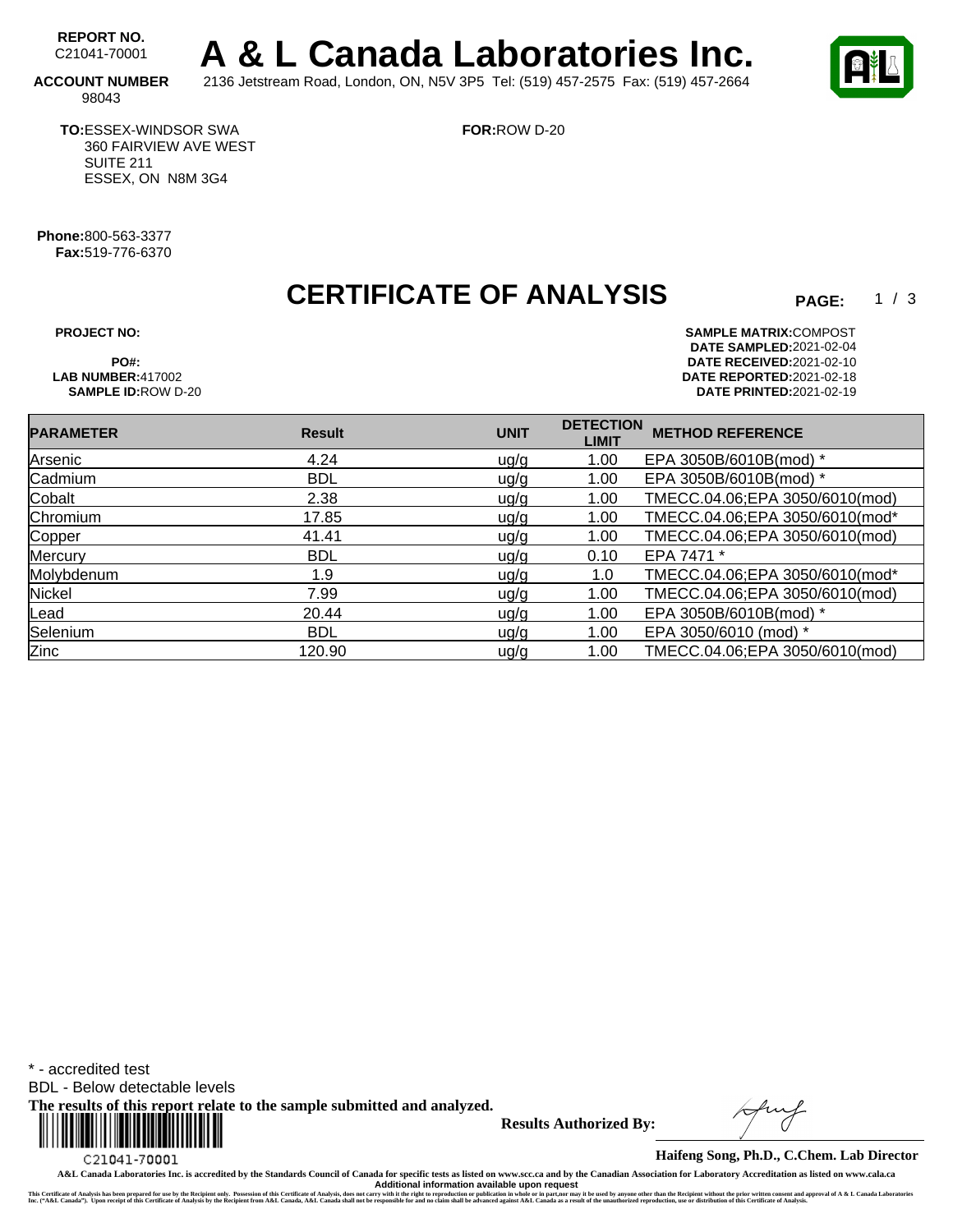REPORT NO.<br>C21041-70001 A & L Canada Laboratories Inc. **ACCOUNT NUMBER** 2136 Jetstream Road, London, ON, N5V 3P5 Tel: (519) 457-2575 Fax: (519) 457-2664

 $2/3$ 

98043

**TO:**ESSEX-WINDSOR SWA 360 FAIRVIEW AVE WEST SUITE 211 ESSEX, ON N8M 3G4

**FOR:**ROW D-20

**Phone:**800-563-3377 **Fax:**519-776-6370

### **CERTIFICATE OF ANALYSIS**

**PROJECT NO: SAMPLE MATRIX:** COMPOST **DATE SAMPLED:** 2021-02-04 **PO#: DATE RECEIVED:**2021-02-10 **LAB NUMBER:**417002 **DATE REPORTED:**2021-02-18 **SAMPLE ID:**ROW D-20 **DATE PRINTED:**2021-02-19

| <b>PARAMETER</b>                       | <b>Result</b>   | <b>UNIT</b>  | <b>DETECTION</b><br><b>LIMIT</b> | <b>METHOD REFERENCE</b> |
|----------------------------------------|-----------------|--------------|----------------------------------|-------------------------|
| E. coli                                | 357             | MPN/g dry    | 3                                | <b>TMECC 07.01</b>      |
| Salmonella spp.                        | <b>NEGATIVE</b> | $P-A/$       | 1 CFU                            | MFLP-75 *               |
|                                        |                 | $25.0g$ (ml) |                                  |                         |
| Total sharps $> 2.8$ mm <sup>*</sup>   | 0               | pieces/500ml |                                  | <b>TMECC 03.08</b>      |
| Total sharps $> 12.5$ mm               | $\Omega$        | pieces/500ml |                                  | <b>TMECC 03.08</b>      |
| Total $FM > 2.8$ mm*                   | <b>BDL</b>      | %            | 0.01                             | <b>TMECC 03.08</b>      |
| Total $FM > 25$ mm                     | 0               | pieces/500ml |                                  | <b>TMECC 03.08</b>      |
| Total plastics $> 2.8$ mm <sup>*</sup> | <b>BDL</b>      | %            | 0.01                             | <b>TMECC 03.08</b>      |
| Total Organic Matter @ 550 deg C       | 59.03           | $\%$         | 0.10                             | LOI@550C                |
| Moisture                               | 32.72           | %            | 0.10                             | TMECC.03.09-A           |
| Sieve 2 Inch (% Passing)               | 100.00          | %            | 0.10                             | ASTMD422                |
| Sieve 1 Inch (% Passing)               | 100.00          | %            | 0.10                             | ASTMD422                |
| Sieve 1/2 Inch (% Passing)             | 98.60           | %            | 0.10                             | ASTMD422                |
| Sieve 3/8 Inch (% Passing)             | 95.10           | %            | 0.01                             | ASTMD422                |
| Sieve 1/4 Inch (% Passing)             | 86.10           | %            | 0.10                             | ASTMD422                |
| Compost Stability Index                | 7               | ---          |                                  | <b>TMECC.05.08-B</b>    |
| Respiration-mgCO2-C/g OM/day           | 2.50            | mgCO2-C/     | 0.01                             | <b>TMECC.05.08-B</b>    |
|                                        |                 | gOM/day      |                                  |                         |
| Respiration - mgCO2-C/g TS/day         | 1.50            | mgCO2-C/     | 0.01                             | TMECC.05.08-B           |
|                                        |                 | gTS/day      |                                  |                         |

Maturity Index: 7 - Well matured, aged compost, cured; few limitations for usage.

\* - accredited test

BDL - Below detectable levels

**The results of this report relate to the sample submitted and analyzed.** 



**Results Authorized By:**

**Haifeng Song, Ph.D., C.Chem. Lab Director**

**A&L Canada Laboratories Inc. is accredited by the Standards Council of Canada for specific tests as listed on www.scc.ca and by the Canadian Association for Laboratory Accreditation as listed on www.cala.ca** Additional information available upon request<br>This Certificate of Analysis has been prepared for use by the Recipient only. Possession of this Certificate of Analysis, does not carry with the right to reproduction or publi